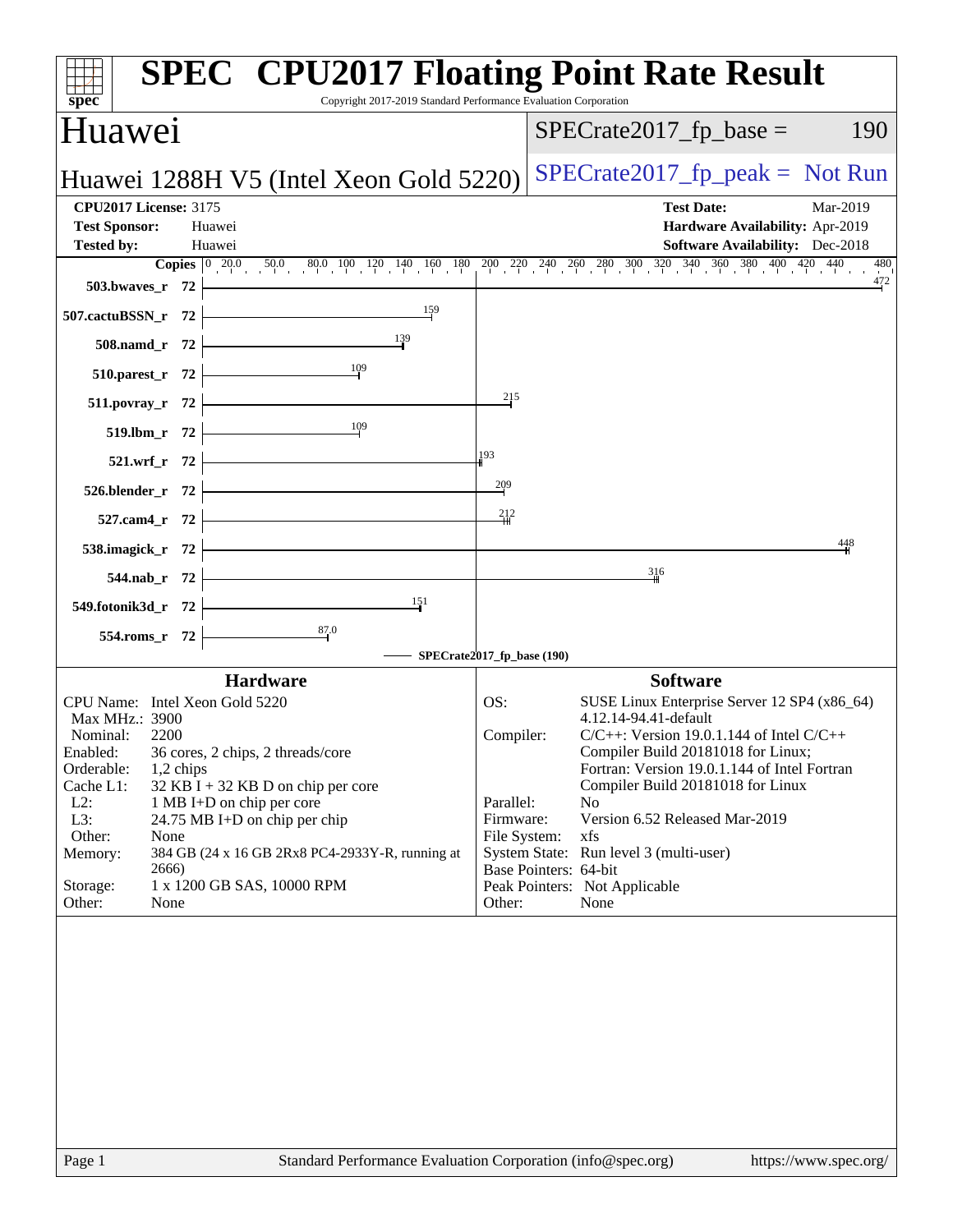| <b>SPEC CPU2017 Floating Point Rate Result</b><br>$\overrightarrow{\text{spec}}$<br>Copyright 2017-2019 Standard Performance Evaluation Corporation |               |                |                |                |       |                |                                  |                                                                                                          |                |              |                |              |                                        |              |
|-----------------------------------------------------------------------------------------------------------------------------------------------------|---------------|----------------|----------------|----------------|-------|----------------|----------------------------------|----------------------------------------------------------------------------------------------------------|----------------|--------------|----------------|--------------|----------------------------------------|--------------|
| Huawei                                                                                                                                              |               |                |                |                |       |                | $SPECrate2017_fp\_base =$<br>190 |                                                                                                          |                |              |                |              |                                        |              |
| $SPECrate2017fr peak = Not Run$<br>Huawei 1288H V5 (Intel Xeon Gold 5220)                                                                           |               |                |                |                |       |                |                                  |                                                                                                          |                |              |                |              |                                        |              |
| <b>CPU2017 License: 3175</b><br><b>Test Date:</b><br>Mar-2019                                                                                       |               |                |                |                |       |                |                                  |                                                                                                          |                |              |                |              |                                        |              |
| <b>Test Sponsor:</b>                                                                                                                                | Huawei        |                |                |                |       |                |                                  |                                                                                                          |                |              |                |              | Hardware Availability: Apr-2019        |              |
| <b>Tested by:</b>                                                                                                                                   | Huawei        |                |                |                |       |                |                                  |                                                                                                          |                |              |                |              | <b>Software Availability:</b> Dec-2018 |              |
| <b>Results Table</b>                                                                                                                                |               |                |                |                |       |                |                                  |                                                                                                          |                |              |                |              |                                        |              |
|                                                                                                                                                     |               |                |                | <b>Base</b>    |       |                |                                  |                                                                                                          |                |              | Peak           |              |                                        |              |
| <b>Benchmark</b>                                                                                                                                    | <b>Copies</b> | <b>Seconds</b> | Ratio          | <b>Seconds</b> | Ratio | <b>Seconds</b> | Ratio                            | <b>Copies</b>                                                                                            | <b>Seconds</b> | <b>Ratio</b> | <b>Seconds</b> | <b>Ratio</b> | <b>Seconds</b>                         | <b>Ratio</b> |
| 503.bwayes r                                                                                                                                        | 72            | 1529           | 472            | 1529           | 472   | 1528           | 472                              |                                                                                                          |                |              |                |              |                                        |              |
| 507.cactuBSSN_r                                                                                                                                     | 72            | 573            | 159            | 573            | 159   | 572            | 159                              |                                                                                                          |                |              |                |              |                                        |              |
| 508.namd r                                                                                                                                          | 72            | 490            | 139            | 492            | 139   | 493            | 139                              |                                                                                                          |                |              |                |              |                                        |              |
| 510.parest_r                                                                                                                                        | 72            | 1731           | 109            | 1735           | 109   | 1736           | 109                              |                                                                                                          |                |              |                |              |                                        |              |
| 511.povray_r                                                                                                                                        | 72            | 786            | 214            | 783            | 215   | 783            | 215                              |                                                                                                          |                |              |                |              |                                        |              |
| 519.lbm_r                                                                                                                                           | 72            | 697            | 109            | 697            | 109   | 696            | 109                              |                                                                                                          |                |              |                |              |                                        |              |
| 521.wrf r                                                                                                                                           | 72            | 835            | 193            | 831            | 194   | 839            | 192                              |                                                                                                          |                |              |                |              |                                        |              |
| 526.blender_r                                                                                                                                       | 72            | 524            | 209            | 524            | 209   | 524            | 209                              |                                                                                                          |                |              |                |              |                                        |              |
| 527.cam4_r                                                                                                                                          | 72            | 590            | 214            | 600            | 210   | 595            | 212                              |                                                                                                          |                |              |                |              |                                        |              |
| 538.imagick_r                                                                                                                                       | 72            | 400            | 448            | 401            | 447   | 399            | 449                              |                                                                                                          |                |              |                |              |                                        |              |
| 544.nab_r                                                                                                                                           | 72            | 386            | 314            | 384            | 316   | 382            | 317                              |                                                                                                          |                |              |                |              |                                        |              |
| 549.fotonik3d r                                                                                                                                     | 72            | 1857           | 151            | 1861           | 151   | 1852           | 151                              |                                                                                                          |                |              |                |              |                                        |              |
| 554.roms r                                                                                                                                          | 72            | 1316           | 87.0           | 1317           | 86.9  | 1313           | 87.1                             |                                                                                                          |                |              |                |              |                                        |              |
| $SPECrate2017_fp\_base =$                                                                                                                           |               |                | 190            |                |       |                |                                  |                                                                                                          |                |              |                |              |                                        |              |
| $SPECrate2017_fp\_peak =$                                                                                                                           |               |                | <b>Not Run</b> |                |       |                |                                  |                                                                                                          |                |              |                |              |                                        |              |
|                                                                                                                                                     |               |                |                |                |       |                |                                  | Results appear in the order in which they were run. Bold underlined text indicates a median measurement. |                |              |                |              |                                        |              |
| <b>Submit Notes</b>                                                                                                                                 |               |                |                |                |       |                |                                  |                                                                                                          |                |              |                |              |                                        |              |

 The numactl mechanism was used to bind copies to processors. The config file option 'submit' was used to generate numactl commands to bind each copy to a specific processor. For details, please see the config file.

## **[Operating System Notes](http://www.spec.org/auto/cpu2017/Docs/result-fields.html#OperatingSystemNotes)**

Stack size set to unlimited using "ulimit -s unlimited"

## **[General Notes](http://www.spec.org/auto/cpu2017/Docs/result-fields.html#GeneralNotes)**

Environment variables set by runcpu before the start of the run: LD\_LIBRARY\_PATH = "/spec/lib/ia32:/spec/lib/intel64"

 Binaries compiled on a system with 1x Intel Core i9-7900X CPU + 32GB RAM memory using Redhat Enterprise Linux 7.5 Transparent Huge Pages enabled by default Prior to runcpu invocation Filesystem page cache synced and cleared with: sync; echo 3> /proc/sys/vm/drop\_caches runcpu command invoked through numactl i.e.: numactl --interleave=all runcpu <etc> Yes: The test sponsor attests, as of date of publication, that CVE-2017-5754 (Meltdown) is mitigated in the system as tested and documented.

**(Continued on next page)**

|        | .                                                           |                       |
|--------|-------------------------------------------------------------|-----------------------|
| Page 2 | Standard Performance Evaluation Corporation (info@spec.org) | https://www.spec.org/ |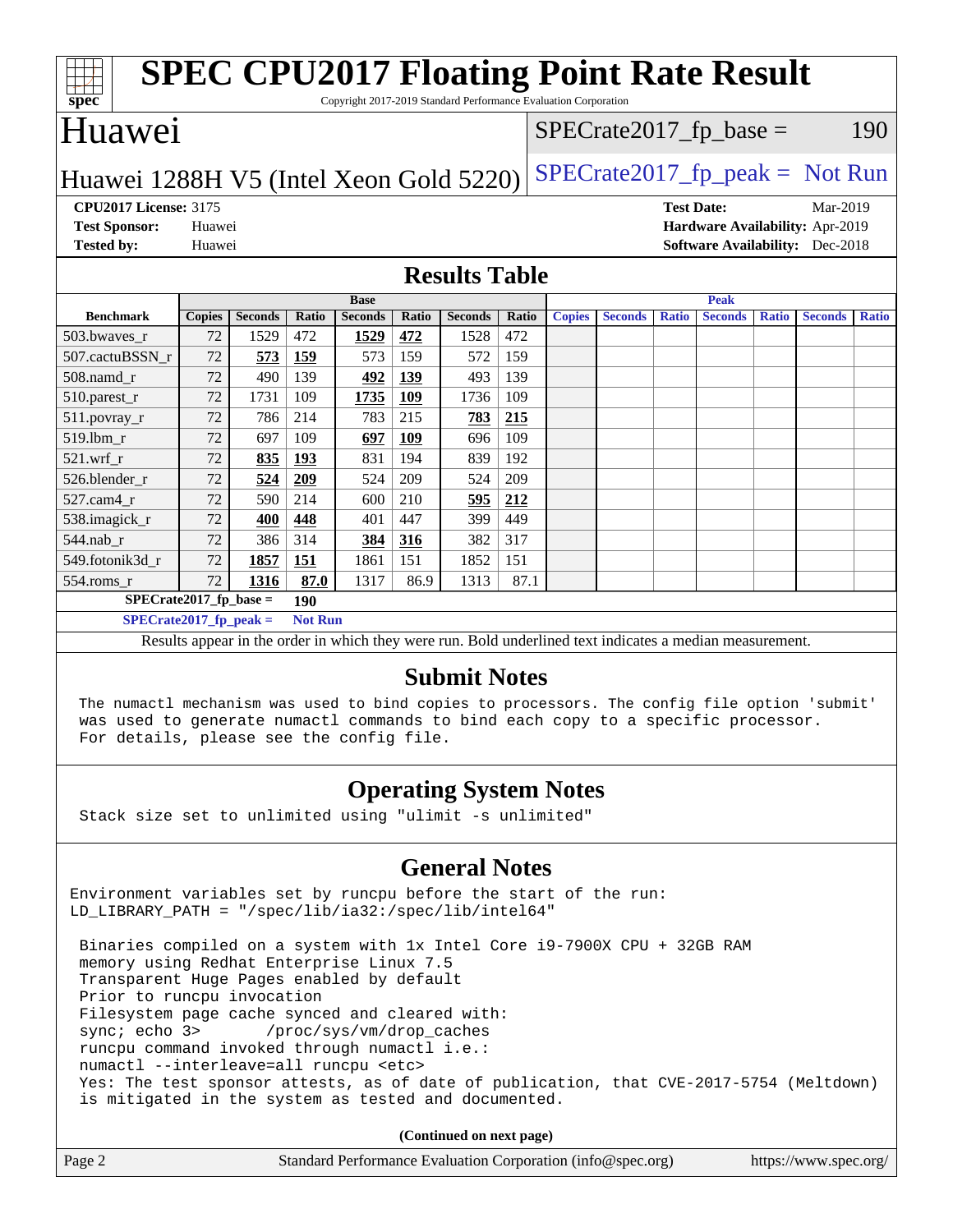# **[spec](http://www.spec.org/)**

## **[SPEC CPU2017 Floating Point Rate Result](http://www.spec.org/auto/cpu2017/Docs/result-fields.html#SPECCPU2017FloatingPointRateResult)**

Copyright 2017-2019 Standard Performance Evaluation Corporation

## Huawei

 $SPECTate2017<sub>fp</sub> base = 190$ 

#### Huawei 1288H V5 (Intel Xeon Gold 5220) SPECrate  $2017$  fp peak = Not Run

**[Tested by:](http://www.spec.org/auto/cpu2017/Docs/result-fields.html#Testedby)** Huawei **[Software Availability:](http://www.spec.org/auto/cpu2017/Docs/result-fields.html#SoftwareAvailability)** Dec-2018

**[CPU2017 License:](http://www.spec.org/auto/cpu2017/Docs/result-fields.html#CPU2017License)** 3175 **[Test Date:](http://www.spec.org/auto/cpu2017/Docs/result-fields.html#TestDate)** Mar-2019 **[Test Sponsor:](http://www.spec.org/auto/cpu2017/Docs/result-fields.html#TestSponsor)** Huawei **[Hardware Availability:](http://www.spec.org/auto/cpu2017/Docs/result-fields.html#HardwareAvailability)** Apr-2019

#### **[General Notes \(Continued\)](http://www.spec.org/auto/cpu2017/Docs/result-fields.html#GeneralNotes)**

 Yes: The test sponsor attests, as of date of publication, that CVE-2017-5753 (Spectre variant 1) is mitigated in the system as tested and documented. Yes: The test sponsor attests, as of date of publication, that CVE-2017-5715 (Spectre variant 2) is mitigated in the system as tested and documented. **[Platform Notes](http://www.spec.org/auto/cpu2017/Docs/result-fields.html#PlatformNotes)** BIOS configuration: Power Policy Set to Performance SNC Set to Enabled IMC Interleaving Set to 1-way Interleave XPT Prefetch Set to Enabled Sysinfo program /spec/bin/sysinfo Rev: r5974 of 2018-05-19 9bcde8f2999c33d61f64985e45859ea9 running on sles12sp4 Fri Mar 29 07:33:23 2019 SUT (System Under Test) info as seen by some common utilities. For more information on this section, see <https://www.spec.org/cpu2017/Docs/config.html#sysinfo> From /proc/cpuinfo model name : Intel(R) Xeon(R) Gold 5220 CPU @ 2.20GHz 2 "physical id"s (chips) 72 "processors" cores, siblings (Caution: counting these is hw and system dependent. The following excerpts from /proc/cpuinfo might not be reliable. Use with caution.) cpu cores : 18 siblings : 36 physical 0: cores 0 1 2 3 4 8 9 10 11 16 17 18 19 20 24 25 26 27 physical 1: cores 0 1 2 3 4 8 9 10 11 16 17 18 19 20 24 25 26 27 From lscpu: Architecture: x86\_64 CPU op-mode(s): 32-bit, 64-bit<br>Byte Order: Little Endian Little Endian  $CPU(s):$  72 On-line CPU(s) list: 0-71 Thread(s) per core: 2 Core(s) per socket: 18 Socket(s): 2 NUMA node(s): 4 Vendor ID: GenuineIntel CPU family: 6 Model: 85 Model name: Intel(R) Xeon(R) Gold 5220 CPU @ 2.20GHz Stepping: 6 **(Continued on next page)**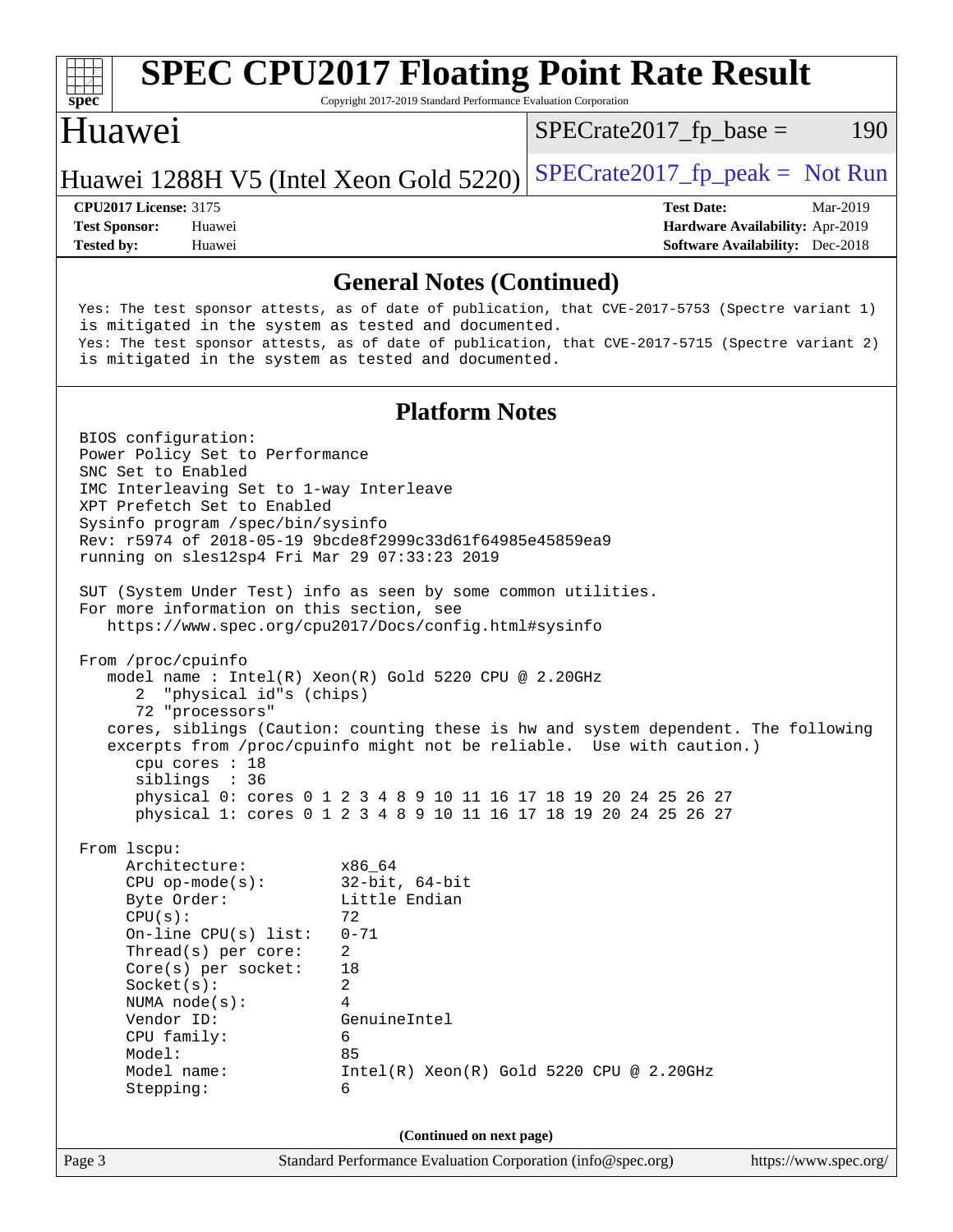| <b>SPEC CPU2017 Floating Point Rate Result</b><br>Copyright 2017-2019 Standard Performance Evaluation Corporation<br>spec <sup>®</sup>                                                                                                                                                                                                                                                                                                                                                                                                                                                                                                                                                                                                                                                                                                                                                                                                                                                                                                                                                                                                                                                                                                                                                                                               |                                                                                                                                                                                                                                                                                                                        |
|--------------------------------------------------------------------------------------------------------------------------------------------------------------------------------------------------------------------------------------------------------------------------------------------------------------------------------------------------------------------------------------------------------------------------------------------------------------------------------------------------------------------------------------------------------------------------------------------------------------------------------------------------------------------------------------------------------------------------------------------------------------------------------------------------------------------------------------------------------------------------------------------------------------------------------------------------------------------------------------------------------------------------------------------------------------------------------------------------------------------------------------------------------------------------------------------------------------------------------------------------------------------------------------------------------------------------------------|------------------------------------------------------------------------------------------------------------------------------------------------------------------------------------------------------------------------------------------------------------------------------------------------------------------------|
| Huawei                                                                                                                                                                                                                                                                                                                                                                                                                                                                                                                                                                                                                                                                                                                                                                                                                                                                                                                                                                                                                                                                                                                                                                                                                                                                                                                               | $SPECrate2017_fp\_base =$<br>190                                                                                                                                                                                                                                                                                       |
| Huawei 1288H V5 (Intel Xeon Gold 5220)                                                                                                                                                                                                                                                                                                                                                                                                                                                                                                                                                                                                                                                                                                                                                                                                                                                                                                                                                                                                                                                                                                                                                                                                                                                                                               | $SPECTate2017_fp\_peak = Not Run$                                                                                                                                                                                                                                                                                      |
| <b>CPU2017 License: 3175</b><br><b>Test Sponsor:</b><br>Huawei<br><b>Tested by:</b><br>Huawei                                                                                                                                                                                                                                                                                                                                                                                                                                                                                                                                                                                                                                                                                                                                                                                                                                                                                                                                                                                                                                                                                                                                                                                                                                        | <b>Test Date:</b><br>Mar-2019<br>Hardware Availability: Apr-2019<br><b>Software Availability:</b> Dec-2018                                                                                                                                                                                                             |
| <b>Platform Notes (Continued)</b>                                                                                                                                                                                                                                                                                                                                                                                                                                                                                                                                                                                                                                                                                                                                                                                                                                                                                                                                                                                                                                                                                                                                                                                                                                                                                                    |                                                                                                                                                                                                                                                                                                                        |
| 2200.000<br>CPU MHz:<br>3900.0000<br>CPU max MHz:<br>CPU min MHz:<br>1000.0000<br>BogoMIPS:<br>4400.00<br>Virtualization:<br>$VT - x$<br>Lld cache:<br>32K<br>Lli cache:<br>32K<br>L2 cache:<br>1024K<br>L3 cache:<br>25344K<br>NUMA node0 CPU(s):<br>NUMA node1 CPU(s):<br>NUMA node2 CPU(s):<br>NUMA $node3$ $CPU(s)$ :<br>Flagg:<br>pat pse36 clflush dts acpi mmx fxsr sse sse2 ss ht tm pbe syscall nx pdpelgb rdtscp<br>lm constant_tsc art arch_perfmon pebs bts rep_good nopl xtopology nonstop_tsc cpuid<br>aperfmperf pni pclmulqdq dtes64 ds_cpl vmx smx est tm2 ssse3 sdbg fma cx16 xtpr pdcm<br>pcid dca sse4_1 sse4_2 x2apic movbe popcnt tsc_deadline_timer aes xsave avx f16c<br>rdrand lahf_lm abm 3dnowprefetch cpuid_fault epb cat_13 cdp_13 invpcid_single ssbd<br>mba ibrs ibpb stibp tpr_shadow vnmi flexpriority ept vpid fsgsbase tsc_adjust bmil<br>hle avx2 smep bmi2 erms invpcid rtm cqm mpx rdt_a avx512f avx512dq rdseed adx smap<br>clflushopt clwb intel_pt avx512cd avx512bw avx512vl xsaveopt xsavec xgetbvl xsaves<br>cqm_llc cqm_occup_llc cqm_mbm_total cqm_mbm_local dtherm ida arat pln pts pku ospke<br>avx512_vnni flush_l1d arch_capabilities<br>/proc/cpuinfo cache data<br>cache size : 25344 KB<br>From numactl --hardware WARNING: a numactl 'node' might or might not correspond to a | $0-2, 5, 6, 9, 10, 14, 15, 36-38, 41, 42, 45, 46, 50, 51$<br>3, 4, 7, 8, 11-13, 16, 17, 39, 40, 43, 44, 47-49, 52, 53<br>18-20, 23, 24, 27, 28, 32, 33, 54-56, 59, 60, 63, 64, 68, 69<br>21, 22, 25, 26, 29-31, 34, 35, 57, 58, 61, 62, 65-67, 70, 71<br>fpu vme de pse tsc msr pae mce cx8 apic sep mtrr pge mca cmov |
| physical chip.<br>$available: 4 nodes (0-3)$<br>node 0 cpus: 0 1 2 5 6 9 10 14 15 36 37 38 41 42 45 46 50 51<br>node 0 size: 95185 MB<br>node 0 free: 89215 MB<br>node 1 cpus: 3 4 7 8 11 12 13 16 17 39 40 43 44 47 48 49 52 53<br>node 1 size: 96743 MB<br>node 1 free: 92433 MB<br>node 2 cpus: 18 19 20 23 24 27 28 32 33 54 55 56 59 60 63 64 68 69<br>node 2 size: 96743 MB<br>node 2 free: 92688 MB<br>node 3 cpus: 21 22 25 26 29 30 31 34 35 57 58 61 62 65 66 67 70 71<br>node 3 size: 96502 MB<br>node 3 free: 92477 MB<br>node distances:<br>$\overline{0}$<br>$\overline{1}$<br>2<br>$\overline{3}$<br>node<br>0: 10 11 21 21<br>11 10 21<br>21<br>1:<br>(Continued on next page)                                                                                                                                                                                                                                                                                                                                                                                                                                                                                                                                                                                                                                       |                                                                                                                                                                                                                                                                                                                        |
| Page 4<br>Standard Performance Evaluation Corporation (info@spec.org)                                                                                                                                                                                                                                                                                                                                                                                                                                                                                                                                                                                                                                                                                                                                                                                                                                                                                                                                                                                                                                                                                                                                                                                                                                                                | https://www.spec.org/                                                                                                                                                                                                                                                                                                  |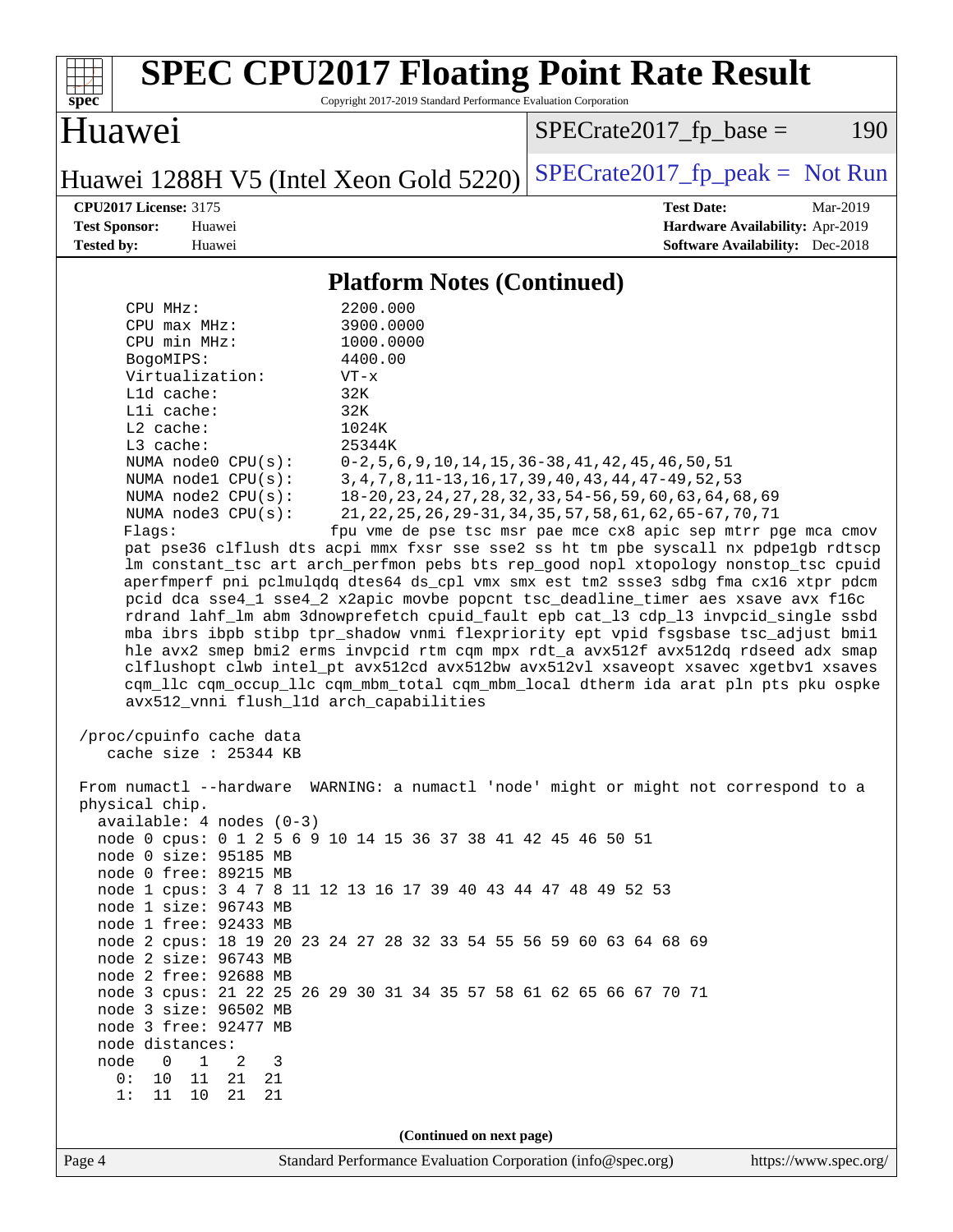| <b>SPEC CPU2017 Floating Point Rate Result</b><br>Copyright 2017-2019 Standard Performance Evaluation Corporation<br>spec <sup>®</sup>                                                                                                                                                                                                                                                                                                                                                                |                                                                                                            |
|-------------------------------------------------------------------------------------------------------------------------------------------------------------------------------------------------------------------------------------------------------------------------------------------------------------------------------------------------------------------------------------------------------------------------------------------------------------------------------------------------------|------------------------------------------------------------------------------------------------------------|
| Huawei                                                                                                                                                                                                                                                                                                                                                                                                                                                                                                | 190<br>$SPECrate2017fp base =$                                                                             |
| Huawei 1288H V5 (Intel Xeon Gold 5220)                                                                                                                                                                                                                                                                                                                                                                                                                                                                | $SPECrate2017_fp\_peak = Not Run$                                                                          |
| <b>CPU2017 License: 3175</b><br><b>Test Sponsor:</b><br>Huawei<br><b>Tested by:</b><br>Huawei                                                                                                                                                                                                                                                                                                                                                                                                         | <b>Test Date:</b><br>Mar-2019<br>Hardware Availability: Apr-2019<br><b>Software Availability:</b> Dec-2018 |
| <b>Platform Notes (Continued)</b>                                                                                                                                                                                                                                                                                                                                                                                                                                                                     |                                                                                                            |
| 2:<br>21<br>21<br>10<br>11<br>3:<br>21<br>21<br>11<br>10                                                                                                                                                                                                                                                                                                                                                                                                                                              |                                                                                                            |
| From /proc/meminfo<br>MemTotal:<br>394420372 kB<br>HugePages_Total:<br>0<br>2048 kB<br>Hugepagesize:                                                                                                                                                                                                                                                                                                                                                                                                  |                                                                                                            |
| From /etc/*release* /etc/*version*<br>SuSE-release:<br>SUSE Linux Enterprise Server 12 (x86_64)<br>$VERSION = 12$<br>PATCHLEVEL = 4<br># This file is deprecated and will be removed in a future service pack or release.<br># Please check /etc/os-release for details about this release.<br>os-release:<br>NAME="SLES"<br>VERSION="12-SP4"<br>VERSION ID="12.4"<br>PRETTY_NAME="SUSE Linux Enterprise Server 12 SP4"<br>ID="sles"<br>$ANSI\_COLOR = "0; 32"$<br>CPE_NAME="cpe:/o:suse:sles:12:sp4" |                                                                                                            |
| uname $-a$ :<br>Linux sles12sp4 4.12.14-94.41-default #1 SMP Wed Oct 31 12:25:04 UTC 2018 (3090901)<br>x86_64 x86_64 x86_64 GNU/Linux                                                                                                                                                                                                                                                                                                                                                                 |                                                                                                            |
| Kernel self-reported vulnerability status:                                                                                                                                                                                                                                                                                                                                                                                                                                                            |                                                                                                            |
| Not affected<br>CVE-2017-5754 (Meltdown):<br>CVE-2017-5753 (Spectre variant 1): Mitigation: __user pointer sanitization<br>CVE-2017-5715 (Spectre variant 2): Mitigation: Indirect Branch Restricted Speculation,<br>IBPB, IBRS_FW                                                                                                                                                                                                                                                                    |                                                                                                            |
| run-level 3 Mar 29 02:43                                                                                                                                                                                                                                                                                                                                                                                                                                                                              |                                                                                                            |
| SPEC is set to: /spec<br>Filesystem<br>Type Size Used Avail Use% Mounted on<br>36G 814G<br>/dev/sda3<br>xfs<br>849G<br>$5\%$ /                                                                                                                                                                                                                                                                                                                                                                        |                                                                                                            |
| Additional information from dmidecode follows. WARNING: Use caution when you interpret<br>this section. The 'dmidecode' program reads system data which is "intended to allow<br>hardware to be accurately determined", but the intent may not be met, as there are<br>frequent changes to hardware, firmware, and the "DMTF SMBIOS" standard.<br>BIOS INSYDE Corp. 6.52 03/16/2019<br>Memory:                                                                                                        |                                                                                                            |
| (Continued on next page)                                                                                                                                                                                                                                                                                                                                                                                                                                                                              |                                                                                                            |
| Page 5<br>Standard Performance Evaluation Corporation (info@spec.org)                                                                                                                                                                                                                                                                                                                                                                                                                                 | https://www.spec.org/                                                                                      |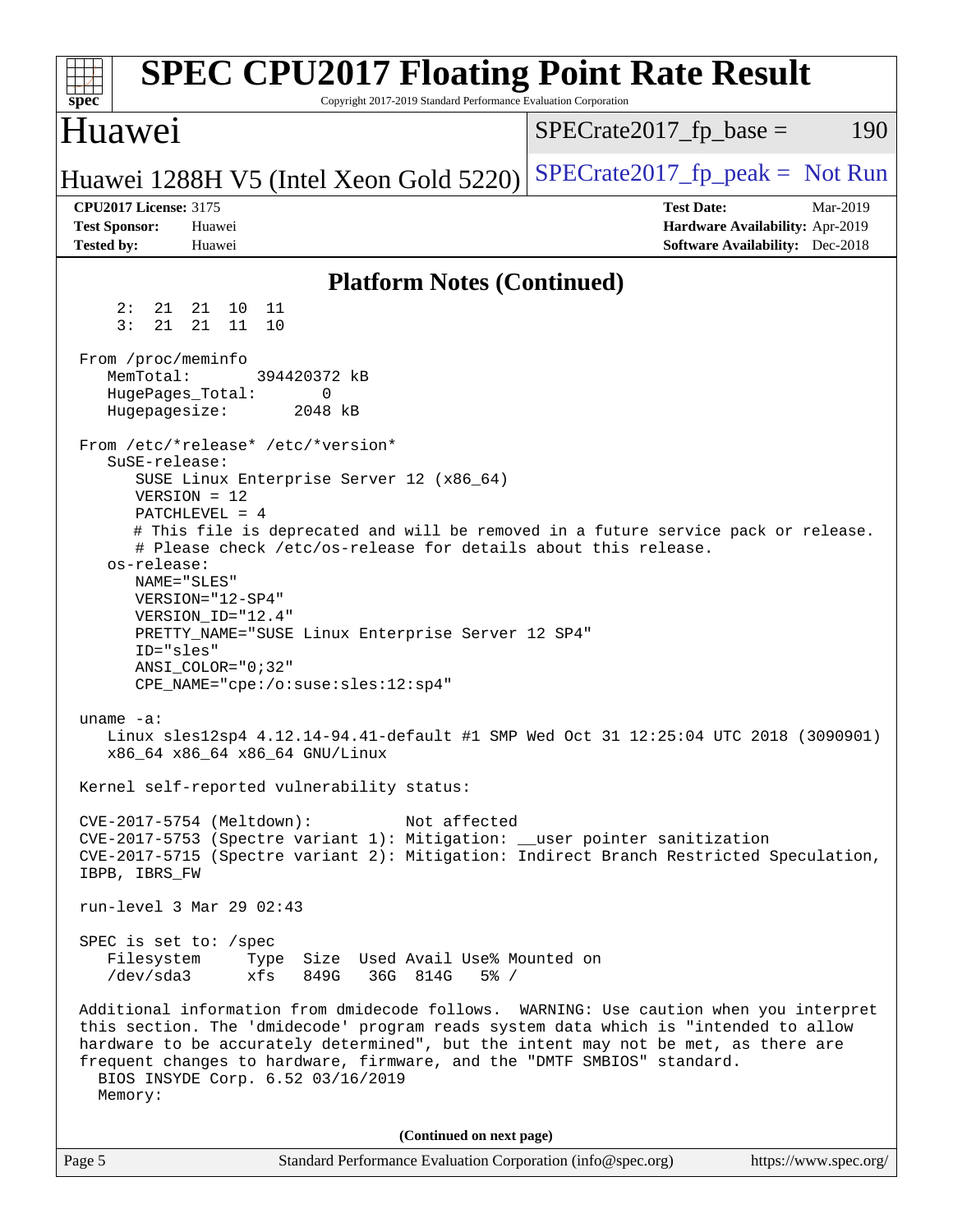| <b>SPEC CPU2017 Floating Point Rate Result</b><br>Copyright 2017-2019 Standard Performance Evaluation Corporation<br>spec <sup>®</sup>                                                                                                                                                                                                                                                                                                                   |                                                                                                     |
|----------------------------------------------------------------------------------------------------------------------------------------------------------------------------------------------------------------------------------------------------------------------------------------------------------------------------------------------------------------------------------------------------------------------------------------------------------|-----------------------------------------------------------------------------------------------------|
| Huawei                                                                                                                                                                                                                                                                                                                                                                                                                                                   | $SPECrate2017fr base =$<br>190                                                                      |
| Huawei 1288H V5 (Intel Xeon Gold 5220)                                                                                                                                                                                                                                                                                                                                                                                                                   | $SPECrate2017_fp\_peak = Not Run$                                                                   |
| <b>CPU2017 License: 3175</b><br><b>Test Sponsor:</b><br>Huawei<br><b>Tested by:</b><br>Huawei                                                                                                                                                                                                                                                                                                                                                            | <b>Test Date:</b><br>Mar-2019<br>Hardware Availability: Apr-2019<br>Software Availability: Dec-2018 |
| <b>Platform Notes (Continued)</b>                                                                                                                                                                                                                                                                                                                                                                                                                        |                                                                                                     |
| 24x Samsung M393A2K43CB2-CVF 16 GB 2 rank 2933, configured at 2666                                                                                                                                                                                                                                                                                                                                                                                       |                                                                                                     |
| (End of data from sysinfo program)                                                                                                                                                                                                                                                                                                                                                                                                                       |                                                                                                     |
| <b>Compiler Version Notes</b>                                                                                                                                                                                                                                                                                                                                                                                                                            |                                                                                                     |
| 519.1bm_r(base) 538.imagick_r(base) 544.nab_r(base)                                                                                                                                                                                                                                                                                                                                                                                                      |                                                                                                     |
| Intel(R) C Intel(R) 64 Compiler for applications running on Intel(R) 64,<br>Version 19.0.1.144 Build 20181018<br>Copyright (C) 1985-2018 Intel Corporation. All rights reserved.                                                                                                                                                                                                                                                                         |                                                                                                     |
| CXXC 508.namd_r(base) 510.parest_r(base)                                                                                                                                                                                                                                                                                                                                                                                                                 |                                                                                                     |
| Intel(R) $C++$ Intel(R) 64 Compiler for applications running on Intel(R) 64,<br>Version 19.0.1.144 Build 20181018<br>Copyright (C) 1985-2018 Intel Corporation. All rights reserved.                                                                                                                                                                                                                                                                     |                                                                                                     |
| $CC$ 511.povray $r(base)$ 526.blender $r(base)$                                                                                                                                                                                                                                                                                                                                                                                                          |                                                                                                     |
| Intel(R) $C++$ Intel(R) 64 Compiler for applications running on Intel(R) 64,<br>Version 19.0.1.144 Build 20181018<br>Copyright (C) 1985-2018 Intel Corporation. All rights reserved.<br>Intel(R) C Intel(R) 64 Compiler for applications running on Intel(R) 64,<br>Version 19.0.1.144 Build 20181018<br>Copyright (C) 1985-2018 Intel Corporation. All rights reserved.                                                                                 |                                                                                                     |
| FC 507.cactuBSSN r(base)                                                                                                                                                                                                                                                                                                                                                                                                                                 |                                                                                                     |
| Intel(R) $C++$ Intel(R) 64 Compiler for applications running on Intel(R) 64,<br>Version 19.0.1.144 Build 20181018<br>Copyright (C) 1985-2018 Intel Corporation. All rights reserved.<br>Intel(R) C Intel(R) 64 Compiler for applications running on Intel(R) 64,<br>Version 19.0.1.144 Build 20181018<br>Copyright (C) 1985-2018 Intel Corporation. All rights reserved.<br>$Intel(R)$ Fortran Intel(R) 64 Compiler for applications running on Intel(R) |                                                                                                     |
| 64, Version 19.0.1.144 Build 20181018<br>Copyright (C) 1985-2018 Intel Corporation. All rights reserved.                                                                                                                                                                                                                                                                                                                                                 |                                                                                                     |
|                                                                                                                                                                                                                                                                                                                                                                                                                                                          |                                                                                                     |
| (Continued on next page)                                                                                                                                                                                                                                                                                                                                                                                                                                 |                                                                                                     |
| Page 6<br>Standard Performance Evaluation Corporation (info@spec.org)                                                                                                                                                                                                                                                                                                                                                                                    | https://www.spec.org/                                                                               |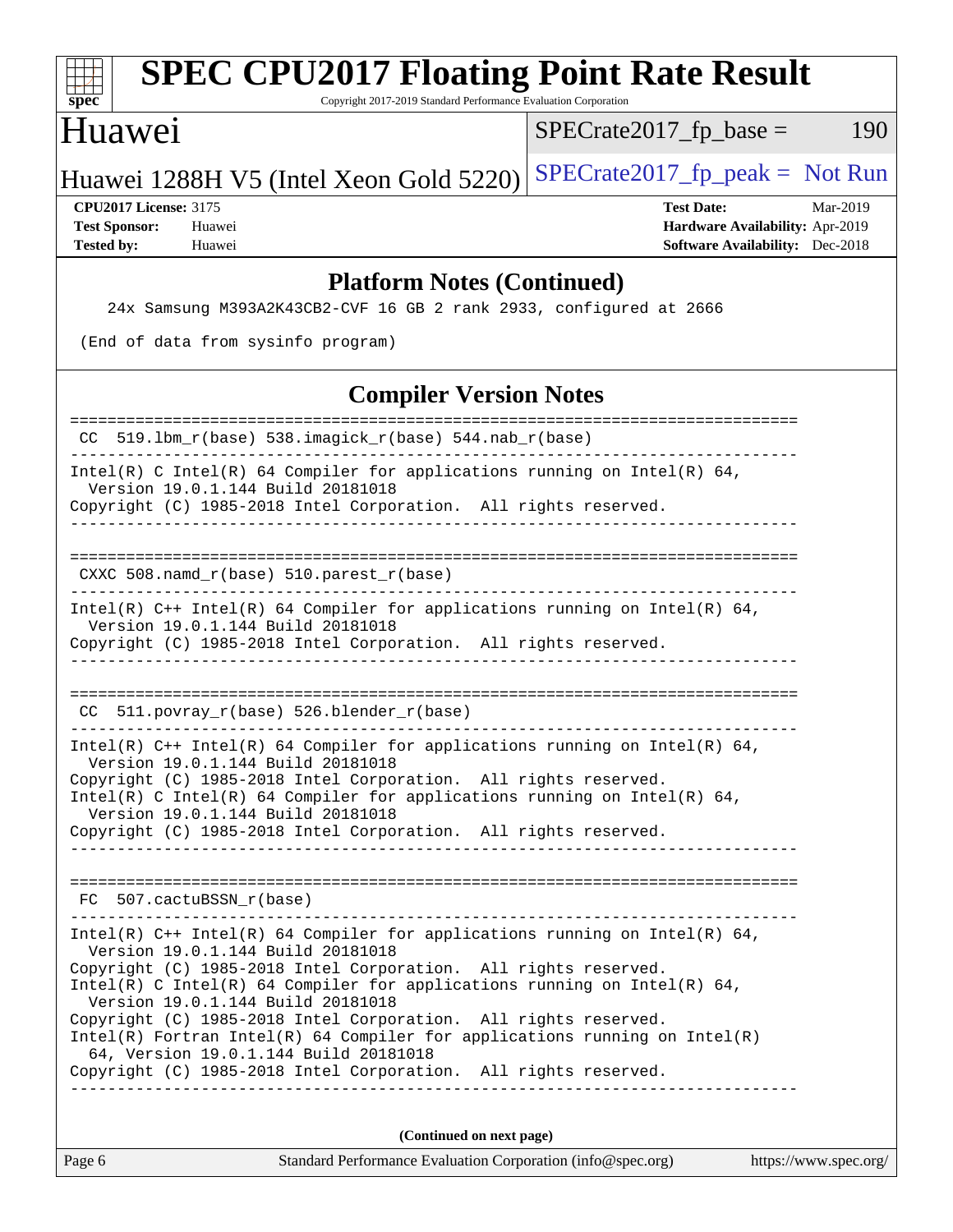

## **[SPEC CPU2017 Floating Point Rate Result](http://www.spec.org/auto/cpu2017/Docs/result-fields.html#SPECCPU2017FloatingPointRateResult)**

Copyright 2017-2019 Standard Performance Evaluation Corporation

## Huawei

 $SPECrate2017_fp\_base = 190$ 

## Huawei 1288H V5 (Intel Xeon Gold 5220) SPECrate 2017\_fp\_peak = Not Run

**[CPU2017 License:](http://www.spec.org/auto/cpu2017/Docs/result-fields.html#CPU2017License)** 3175 **[Test Date:](http://www.spec.org/auto/cpu2017/Docs/result-fields.html#TestDate)** Mar-2019 **[Test Sponsor:](http://www.spec.org/auto/cpu2017/Docs/result-fields.html#TestSponsor)** Huawei **[Hardware Availability:](http://www.spec.org/auto/cpu2017/Docs/result-fields.html#HardwareAvailability)** Apr-2019 **[Tested by:](http://www.spec.org/auto/cpu2017/Docs/result-fields.html#Testedby)** Huawei **[Software Availability:](http://www.spec.org/auto/cpu2017/Docs/result-fields.html#SoftwareAvailability)** Dec-2018

#### **[Compiler Version Notes \(Continued\)](http://www.spec.org/auto/cpu2017/Docs/result-fields.html#CompilerVersionNotes)**

| FC 503.bwaves $r(base)$ 549.fotonik3d $r(base)$ 554.roms $r(base)$                                                                                                                                                                                                                                                                                                         |
|----------------------------------------------------------------------------------------------------------------------------------------------------------------------------------------------------------------------------------------------------------------------------------------------------------------------------------------------------------------------------|
| Intel(R) Fortran Intel(R) 64 Compiler for applications running on Intel(R)<br>64, Version 19.0.1.144 Build 20181018<br>Copyright (C) 1985-2018 Intel Corporation. All rights reserved.                                                                                                                                                                                     |
| CC $521.$ wrf r(base) 527.cam4 r(base)                                                                                                                                                                                                                                                                                                                                     |
| Intel(R) Fortran Intel(R) 64 Compiler for applications running on Intel(R)<br>64, Version 19.0.1.144 Build 20181018<br>Copyright (C) 1985-2018 Intel Corporation. All rights reserved.<br>Intel(R) C Intel(R) 64 Compiler for applications running on Intel(R) 64,<br>Version 19.0.1.144 Build 20181018<br>Copyright (C) 1985-2018 Intel Corporation. All rights reserved. |

## **[Base Compiler Invocation](http://www.spec.org/auto/cpu2017/Docs/result-fields.html#BaseCompilerInvocation)**

[C benchmarks](http://www.spec.org/auto/cpu2017/Docs/result-fields.html#Cbenchmarks): [icc -m64 -std=c11](http://www.spec.org/cpu2017/results/res2019q2/cpu2017-20190425-12254.flags.html#user_CCbase_intel_icc_64bit_c11_33ee0cdaae7deeeab2a9725423ba97205ce30f63b9926c2519791662299b76a0318f32ddfffdc46587804de3178b4f9328c46fa7c2b0cd779d7a61945c91cd35)

[C++ benchmarks:](http://www.spec.org/auto/cpu2017/Docs/result-fields.html#CXXbenchmarks) [icpc -m64](http://www.spec.org/cpu2017/results/res2019q2/cpu2017-20190425-12254.flags.html#user_CXXbase_intel_icpc_64bit_4ecb2543ae3f1412ef961e0650ca070fec7b7afdcd6ed48761b84423119d1bf6bdf5cad15b44d48e7256388bc77273b966e5eb805aefd121eb22e9299b2ec9d9)

[Fortran benchmarks](http://www.spec.org/auto/cpu2017/Docs/result-fields.html#Fortranbenchmarks): [ifort -m64](http://www.spec.org/cpu2017/results/res2019q2/cpu2017-20190425-12254.flags.html#user_FCbase_intel_ifort_64bit_24f2bb282fbaeffd6157abe4f878425411749daecae9a33200eee2bee2fe76f3b89351d69a8130dd5949958ce389cf37ff59a95e7a40d588e8d3a57e0c3fd751)

[Benchmarks using both Fortran and C](http://www.spec.org/auto/cpu2017/Docs/result-fields.html#BenchmarksusingbothFortranandC): [ifort -m64](http://www.spec.org/cpu2017/results/res2019q2/cpu2017-20190425-12254.flags.html#user_CC_FCbase_intel_ifort_64bit_24f2bb282fbaeffd6157abe4f878425411749daecae9a33200eee2bee2fe76f3b89351d69a8130dd5949958ce389cf37ff59a95e7a40d588e8d3a57e0c3fd751) [icc -m64 -std=c11](http://www.spec.org/cpu2017/results/res2019q2/cpu2017-20190425-12254.flags.html#user_CC_FCbase_intel_icc_64bit_c11_33ee0cdaae7deeeab2a9725423ba97205ce30f63b9926c2519791662299b76a0318f32ddfffdc46587804de3178b4f9328c46fa7c2b0cd779d7a61945c91cd35)

[Benchmarks using both C and C++](http://www.spec.org/auto/cpu2017/Docs/result-fields.html#BenchmarksusingbothCandCXX): [icpc -m64](http://www.spec.org/cpu2017/results/res2019q2/cpu2017-20190425-12254.flags.html#user_CC_CXXbase_intel_icpc_64bit_4ecb2543ae3f1412ef961e0650ca070fec7b7afdcd6ed48761b84423119d1bf6bdf5cad15b44d48e7256388bc77273b966e5eb805aefd121eb22e9299b2ec9d9) [icc -m64 -std=c11](http://www.spec.org/cpu2017/results/res2019q2/cpu2017-20190425-12254.flags.html#user_CC_CXXbase_intel_icc_64bit_c11_33ee0cdaae7deeeab2a9725423ba97205ce30f63b9926c2519791662299b76a0318f32ddfffdc46587804de3178b4f9328c46fa7c2b0cd779d7a61945c91cd35)

[Benchmarks using Fortran, C, and C++:](http://www.spec.org/auto/cpu2017/Docs/result-fields.html#BenchmarksusingFortranCandCXX) [icpc -m64](http://www.spec.org/cpu2017/results/res2019q2/cpu2017-20190425-12254.flags.html#user_CC_CXX_FCbase_intel_icpc_64bit_4ecb2543ae3f1412ef961e0650ca070fec7b7afdcd6ed48761b84423119d1bf6bdf5cad15b44d48e7256388bc77273b966e5eb805aefd121eb22e9299b2ec9d9) [icc -m64 -std=c11](http://www.spec.org/cpu2017/results/res2019q2/cpu2017-20190425-12254.flags.html#user_CC_CXX_FCbase_intel_icc_64bit_c11_33ee0cdaae7deeeab2a9725423ba97205ce30f63b9926c2519791662299b76a0318f32ddfffdc46587804de3178b4f9328c46fa7c2b0cd779d7a61945c91cd35) [ifort -m64](http://www.spec.org/cpu2017/results/res2019q2/cpu2017-20190425-12254.flags.html#user_CC_CXX_FCbase_intel_ifort_64bit_24f2bb282fbaeffd6157abe4f878425411749daecae9a33200eee2bee2fe76f3b89351d69a8130dd5949958ce389cf37ff59a95e7a40d588e8d3a57e0c3fd751)

## **[Base Portability Flags](http://www.spec.org/auto/cpu2017/Docs/result-fields.html#BasePortabilityFlags)**

503.bwaves\_r: [-DSPEC\\_LP64](http://www.spec.org/cpu2017/results/res2019q2/cpu2017-20190425-12254.flags.html#suite_basePORTABILITY503_bwaves_r_DSPEC_LP64)

**(Continued on next page)**

Page 7 Standard Performance Evaluation Corporation [\(info@spec.org\)](mailto:info@spec.org) <https://www.spec.org/>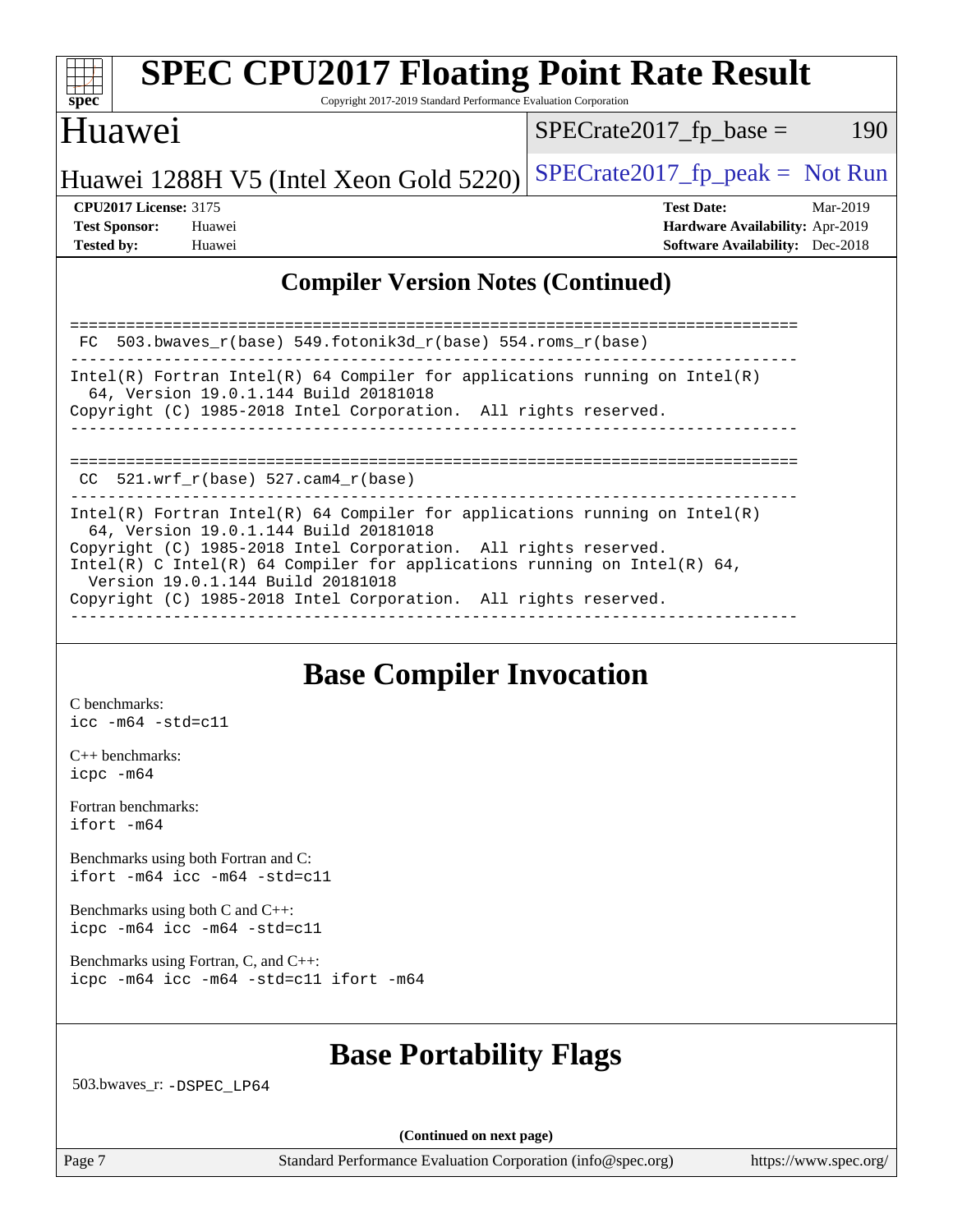

## **[SPEC CPU2017 Floating Point Rate Result](http://www.spec.org/auto/cpu2017/Docs/result-fields.html#SPECCPU2017FloatingPointRateResult)**

Copyright 2017-2019 Standard Performance Evaluation Corporation

## Huawei

 $SPECTate2017<sub>fp</sub> base = 190$ 

Huawei 1288H V5 (Intel Xeon Gold 5220) SPECrate 2017\_fp\_peak = Not Run

**[CPU2017 License:](http://www.spec.org/auto/cpu2017/Docs/result-fields.html#CPU2017License)** 3175 **[Test Date:](http://www.spec.org/auto/cpu2017/Docs/result-fields.html#TestDate)** Mar-2019 **[Test Sponsor:](http://www.spec.org/auto/cpu2017/Docs/result-fields.html#TestSponsor)** Huawei **[Hardware Availability:](http://www.spec.org/auto/cpu2017/Docs/result-fields.html#HardwareAvailability)** Apr-2019 **[Tested by:](http://www.spec.org/auto/cpu2017/Docs/result-fields.html#Testedby)** Huawei **[Software Availability:](http://www.spec.org/auto/cpu2017/Docs/result-fields.html#SoftwareAvailability)** Dec-2018

## **[Base Portability Flags \(Continued\)](http://www.spec.org/auto/cpu2017/Docs/result-fields.html#BasePortabilityFlags)**

 507.cactuBSSN\_r: [-DSPEC\\_LP64](http://www.spec.org/cpu2017/results/res2019q2/cpu2017-20190425-12254.flags.html#suite_basePORTABILITY507_cactuBSSN_r_DSPEC_LP64) 508.namd\_r: [-DSPEC\\_LP64](http://www.spec.org/cpu2017/results/res2019q2/cpu2017-20190425-12254.flags.html#suite_basePORTABILITY508_namd_r_DSPEC_LP64) 510.parest\_r: [-DSPEC\\_LP64](http://www.spec.org/cpu2017/results/res2019q2/cpu2017-20190425-12254.flags.html#suite_basePORTABILITY510_parest_r_DSPEC_LP64) 511.povray\_r: [-DSPEC\\_LP64](http://www.spec.org/cpu2017/results/res2019q2/cpu2017-20190425-12254.flags.html#suite_basePORTABILITY511_povray_r_DSPEC_LP64) 519.lbm\_r: [-DSPEC\\_LP64](http://www.spec.org/cpu2017/results/res2019q2/cpu2017-20190425-12254.flags.html#suite_basePORTABILITY519_lbm_r_DSPEC_LP64) 521.wrf\_r: [-DSPEC\\_LP64](http://www.spec.org/cpu2017/results/res2019q2/cpu2017-20190425-12254.flags.html#suite_basePORTABILITY521_wrf_r_DSPEC_LP64) [-DSPEC\\_CASE\\_FLAG](http://www.spec.org/cpu2017/results/res2019q2/cpu2017-20190425-12254.flags.html#b521.wrf_r_baseCPORTABILITY_DSPEC_CASE_FLAG) [-convert big\\_endian](http://www.spec.org/cpu2017/results/res2019q2/cpu2017-20190425-12254.flags.html#user_baseFPORTABILITY521_wrf_r_convert_big_endian_c3194028bc08c63ac5d04de18c48ce6d347e4e562e8892b8bdbdc0214820426deb8554edfa529a3fb25a586e65a3d812c835984020483e7e73212c4d31a38223) 526.blender\_r: [-DSPEC\\_LP64](http://www.spec.org/cpu2017/results/res2019q2/cpu2017-20190425-12254.flags.html#suite_basePORTABILITY526_blender_r_DSPEC_LP64) [-DSPEC\\_LINUX](http://www.spec.org/cpu2017/results/res2019q2/cpu2017-20190425-12254.flags.html#b526.blender_r_baseCPORTABILITY_DSPEC_LINUX) [-funsigned-char](http://www.spec.org/cpu2017/results/res2019q2/cpu2017-20190425-12254.flags.html#user_baseCPORTABILITY526_blender_r_force_uchar_40c60f00ab013830e2dd6774aeded3ff59883ba5a1fc5fc14077f794d777847726e2a5858cbc7672e36e1b067e7e5c1d9a74f7176df07886a243d7cc18edfe67) 527.cam4\_r: [-DSPEC\\_LP64](http://www.spec.org/cpu2017/results/res2019q2/cpu2017-20190425-12254.flags.html#suite_basePORTABILITY527_cam4_r_DSPEC_LP64) [-DSPEC\\_CASE\\_FLAG](http://www.spec.org/cpu2017/results/res2019q2/cpu2017-20190425-12254.flags.html#b527.cam4_r_baseCPORTABILITY_DSPEC_CASE_FLAG) 538.imagick\_r: [-DSPEC\\_LP64](http://www.spec.org/cpu2017/results/res2019q2/cpu2017-20190425-12254.flags.html#suite_basePORTABILITY538_imagick_r_DSPEC_LP64) 544.nab\_r: [-DSPEC\\_LP64](http://www.spec.org/cpu2017/results/res2019q2/cpu2017-20190425-12254.flags.html#suite_basePORTABILITY544_nab_r_DSPEC_LP64) 549.fotonik3d\_r: [-DSPEC\\_LP64](http://www.spec.org/cpu2017/results/res2019q2/cpu2017-20190425-12254.flags.html#suite_basePORTABILITY549_fotonik3d_r_DSPEC_LP64) 554.roms\_r: [-DSPEC\\_LP64](http://www.spec.org/cpu2017/results/res2019q2/cpu2017-20190425-12254.flags.html#suite_basePORTABILITY554_roms_r_DSPEC_LP64)

## **[Base Optimization Flags](http://www.spec.org/auto/cpu2017/Docs/result-fields.html#BaseOptimizationFlags)**

[C benchmarks](http://www.spec.org/auto/cpu2017/Docs/result-fields.html#Cbenchmarks): [-xCORE-AVX2](http://www.spec.org/cpu2017/results/res2019q2/cpu2017-20190425-12254.flags.html#user_CCbase_f-xCORE-AVX2) [-ipo](http://www.spec.org/cpu2017/results/res2019q2/cpu2017-20190425-12254.flags.html#user_CCbase_f-ipo) [-O3](http://www.spec.org/cpu2017/results/res2019q2/cpu2017-20190425-12254.flags.html#user_CCbase_f-O3) [-no-prec-div](http://www.spec.org/cpu2017/results/res2019q2/cpu2017-20190425-12254.flags.html#user_CCbase_f-no-prec-div) [-qopt-prefetch](http://www.spec.org/cpu2017/results/res2019q2/cpu2017-20190425-12254.flags.html#user_CCbase_f-qopt-prefetch) [-ffinite-math-only](http://www.spec.org/cpu2017/results/res2019q2/cpu2017-20190425-12254.flags.html#user_CCbase_f_finite_math_only_cb91587bd2077682c4b38af759c288ed7c732db004271a9512da14a4f8007909a5f1427ecbf1a0fb78ff2a814402c6114ac565ca162485bbcae155b5e4258871) [-qopt-mem-layout-trans=4](http://www.spec.org/cpu2017/results/res2019q2/cpu2017-20190425-12254.flags.html#user_CCbase_f-qopt-mem-layout-trans_fa39e755916c150a61361b7846f310bcdf6f04e385ef281cadf3647acec3f0ae266d1a1d22d972a7087a248fd4e6ca390a3634700869573d231a252c784941a8) [C++ benchmarks:](http://www.spec.org/auto/cpu2017/Docs/result-fields.html#CXXbenchmarks) [-xCORE-AVX2](http://www.spec.org/cpu2017/results/res2019q2/cpu2017-20190425-12254.flags.html#user_CXXbase_f-xCORE-AVX2) [-ipo](http://www.spec.org/cpu2017/results/res2019q2/cpu2017-20190425-12254.flags.html#user_CXXbase_f-ipo) [-O3](http://www.spec.org/cpu2017/results/res2019q2/cpu2017-20190425-12254.flags.html#user_CXXbase_f-O3) [-no-prec-div](http://www.spec.org/cpu2017/results/res2019q2/cpu2017-20190425-12254.flags.html#user_CXXbase_f-no-prec-div) [-qopt-prefetch](http://www.spec.org/cpu2017/results/res2019q2/cpu2017-20190425-12254.flags.html#user_CXXbase_f-qopt-prefetch) [-ffinite-math-only](http://www.spec.org/cpu2017/results/res2019q2/cpu2017-20190425-12254.flags.html#user_CXXbase_f_finite_math_only_cb91587bd2077682c4b38af759c288ed7c732db004271a9512da14a4f8007909a5f1427ecbf1a0fb78ff2a814402c6114ac565ca162485bbcae155b5e4258871) [-qopt-mem-layout-trans=4](http://www.spec.org/cpu2017/results/res2019q2/cpu2017-20190425-12254.flags.html#user_CXXbase_f-qopt-mem-layout-trans_fa39e755916c150a61361b7846f310bcdf6f04e385ef281cadf3647acec3f0ae266d1a1d22d972a7087a248fd4e6ca390a3634700869573d231a252c784941a8)

#### [Fortran benchmarks](http://www.spec.org/auto/cpu2017/Docs/result-fields.html#Fortranbenchmarks):

[-xCORE-AVX2](http://www.spec.org/cpu2017/results/res2019q2/cpu2017-20190425-12254.flags.html#user_FCbase_f-xCORE-AVX2) [-ipo](http://www.spec.org/cpu2017/results/res2019q2/cpu2017-20190425-12254.flags.html#user_FCbase_f-ipo) [-O3](http://www.spec.org/cpu2017/results/res2019q2/cpu2017-20190425-12254.flags.html#user_FCbase_f-O3) [-no-prec-div](http://www.spec.org/cpu2017/results/res2019q2/cpu2017-20190425-12254.flags.html#user_FCbase_f-no-prec-div) [-qopt-prefetch](http://www.spec.org/cpu2017/results/res2019q2/cpu2017-20190425-12254.flags.html#user_FCbase_f-qopt-prefetch) [-ffinite-math-only](http://www.spec.org/cpu2017/results/res2019q2/cpu2017-20190425-12254.flags.html#user_FCbase_f_finite_math_only_cb91587bd2077682c4b38af759c288ed7c732db004271a9512da14a4f8007909a5f1427ecbf1a0fb78ff2a814402c6114ac565ca162485bbcae155b5e4258871) [-qopt-mem-layout-trans=4](http://www.spec.org/cpu2017/results/res2019q2/cpu2017-20190425-12254.flags.html#user_FCbase_f-qopt-mem-layout-trans_fa39e755916c150a61361b7846f310bcdf6f04e385ef281cadf3647acec3f0ae266d1a1d22d972a7087a248fd4e6ca390a3634700869573d231a252c784941a8) [-auto](http://www.spec.org/cpu2017/results/res2019q2/cpu2017-20190425-12254.flags.html#user_FCbase_f-auto) [-nostandard-realloc-lhs](http://www.spec.org/cpu2017/results/res2019q2/cpu2017-20190425-12254.flags.html#user_FCbase_f_2003_std_realloc_82b4557e90729c0f113870c07e44d33d6f5a304b4f63d4c15d2d0f1fab99f5daaed73bdb9275d9ae411527f28b936061aa8b9c8f2d63842963b95c9dd6426b8a) [-align array32byte](http://www.spec.org/cpu2017/results/res2019q2/cpu2017-20190425-12254.flags.html#user_FCbase_align_array32byte_b982fe038af199962ba9a80c053b8342c548c85b40b8e86eb3cc33dee0d7986a4af373ac2d51c3f7cf710a18d62fdce2948f201cd044323541f22fc0fffc51b6)

[Benchmarks using both Fortran and C](http://www.spec.org/auto/cpu2017/Docs/result-fields.html#BenchmarksusingbothFortranandC):

[-xCORE-AVX2](http://www.spec.org/cpu2017/results/res2019q2/cpu2017-20190425-12254.flags.html#user_CC_FCbase_f-xCORE-AVX2) [-ipo](http://www.spec.org/cpu2017/results/res2019q2/cpu2017-20190425-12254.flags.html#user_CC_FCbase_f-ipo) [-O3](http://www.spec.org/cpu2017/results/res2019q2/cpu2017-20190425-12254.flags.html#user_CC_FCbase_f-O3) [-no-prec-div](http://www.spec.org/cpu2017/results/res2019q2/cpu2017-20190425-12254.flags.html#user_CC_FCbase_f-no-prec-div) [-qopt-prefetch](http://www.spec.org/cpu2017/results/res2019q2/cpu2017-20190425-12254.flags.html#user_CC_FCbase_f-qopt-prefetch) [-ffinite-math-only](http://www.spec.org/cpu2017/results/res2019q2/cpu2017-20190425-12254.flags.html#user_CC_FCbase_f_finite_math_only_cb91587bd2077682c4b38af759c288ed7c732db004271a9512da14a4f8007909a5f1427ecbf1a0fb78ff2a814402c6114ac565ca162485bbcae155b5e4258871) [-qopt-mem-layout-trans=4](http://www.spec.org/cpu2017/results/res2019q2/cpu2017-20190425-12254.flags.html#user_CC_FCbase_f-qopt-mem-layout-trans_fa39e755916c150a61361b7846f310bcdf6f04e385ef281cadf3647acec3f0ae266d1a1d22d972a7087a248fd4e6ca390a3634700869573d231a252c784941a8) [-auto](http://www.spec.org/cpu2017/results/res2019q2/cpu2017-20190425-12254.flags.html#user_CC_FCbase_f-auto) [-nostandard-realloc-lhs](http://www.spec.org/cpu2017/results/res2019q2/cpu2017-20190425-12254.flags.html#user_CC_FCbase_f_2003_std_realloc_82b4557e90729c0f113870c07e44d33d6f5a304b4f63d4c15d2d0f1fab99f5daaed73bdb9275d9ae411527f28b936061aa8b9c8f2d63842963b95c9dd6426b8a) [-align array32byte](http://www.spec.org/cpu2017/results/res2019q2/cpu2017-20190425-12254.flags.html#user_CC_FCbase_align_array32byte_b982fe038af199962ba9a80c053b8342c548c85b40b8e86eb3cc33dee0d7986a4af373ac2d51c3f7cf710a18d62fdce2948f201cd044323541f22fc0fffc51b6)

[Benchmarks using both C and C++](http://www.spec.org/auto/cpu2017/Docs/result-fields.html#BenchmarksusingbothCandCXX): [-xCORE-AVX2](http://www.spec.org/cpu2017/results/res2019q2/cpu2017-20190425-12254.flags.html#user_CC_CXXbase_f-xCORE-AVX2) [-ipo](http://www.spec.org/cpu2017/results/res2019q2/cpu2017-20190425-12254.flags.html#user_CC_CXXbase_f-ipo) [-O3](http://www.spec.org/cpu2017/results/res2019q2/cpu2017-20190425-12254.flags.html#user_CC_CXXbase_f-O3) [-no-prec-div](http://www.spec.org/cpu2017/results/res2019q2/cpu2017-20190425-12254.flags.html#user_CC_CXXbase_f-no-prec-div) [-qopt-prefetch](http://www.spec.org/cpu2017/results/res2019q2/cpu2017-20190425-12254.flags.html#user_CC_CXXbase_f-qopt-prefetch) [-ffinite-math-only](http://www.spec.org/cpu2017/results/res2019q2/cpu2017-20190425-12254.flags.html#user_CC_CXXbase_f_finite_math_only_cb91587bd2077682c4b38af759c288ed7c732db004271a9512da14a4f8007909a5f1427ecbf1a0fb78ff2a814402c6114ac565ca162485bbcae155b5e4258871) [-qopt-mem-layout-trans=4](http://www.spec.org/cpu2017/results/res2019q2/cpu2017-20190425-12254.flags.html#user_CC_CXXbase_f-qopt-mem-layout-trans_fa39e755916c150a61361b7846f310bcdf6f04e385ef281cadf3647acec3f0ae266d1a1d22d972a7087a248fd4e6ca390a3634700869573d231a252c784941a8)

[Benchmarks using Fortran, C, and C++:](http://www.spec.org/auto/cpu2017/Docs/result-fields.html#BenchmarksusingFortranCandCXX)

```
-xCORE-AVX2 -ipo -O3 -no-prec-div -qopt-prefetch -ffinite-math-only
-qopt-mem-layout-trans=4 -auto -nostandard-realloc-lhs
-align array32byte
```